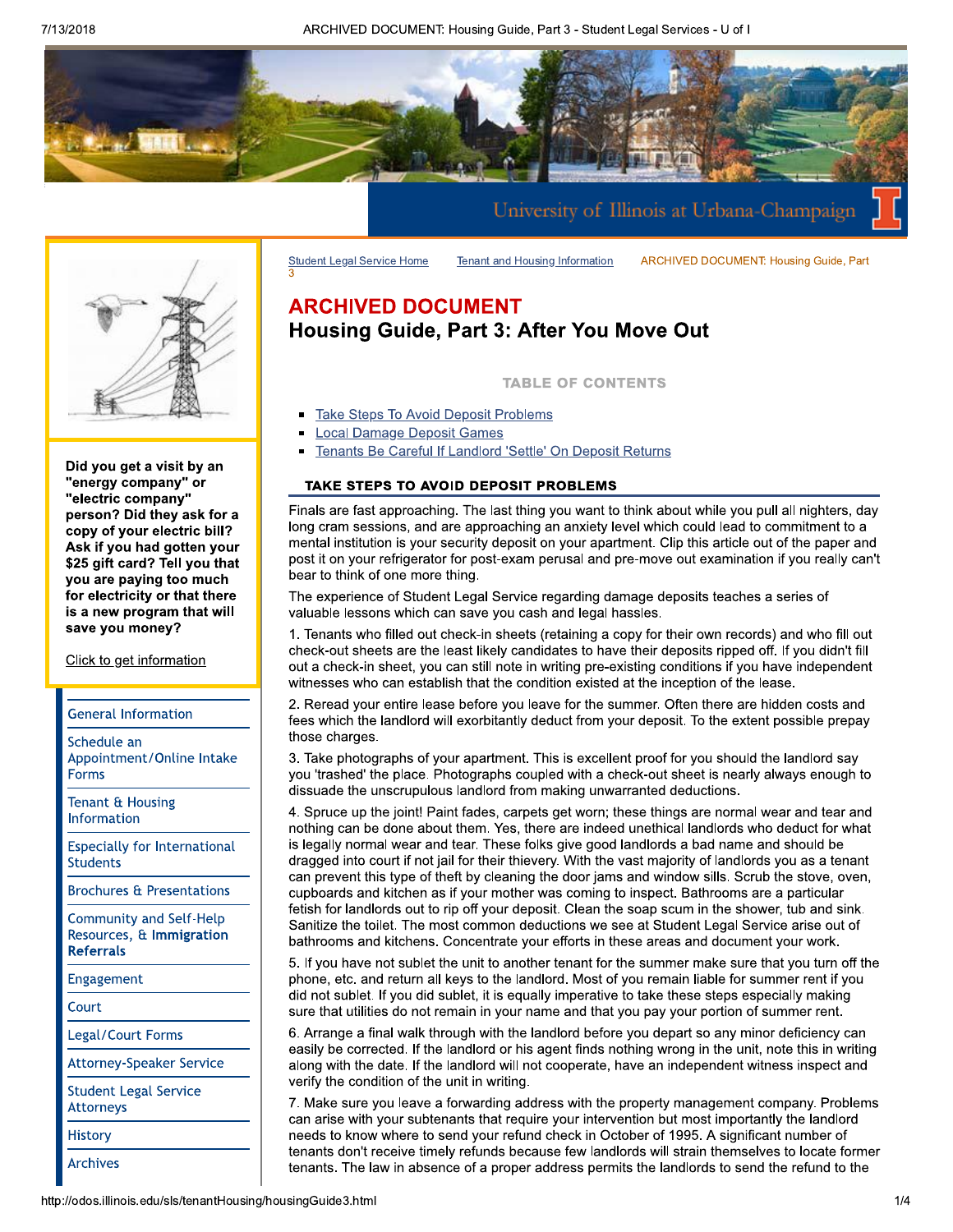7/13/2018

| Maps                                |
|-------------------------------------|
| <b>DMV/Driver Service Facility</b>  |
| Mission Statement/Annual<br>Reports |
| Legal Links                         |
| Contact Us                          |
| Find us on<br>Face                  |

ARCHIVED DOCUMENT: Housing Guide, Part 3 - Student Legal Services - U of I

last known address (your present unit) where it may be returned as undeliverable if you did not file a forwarding address with the post office. With this attempt satisfied the landlord is under not further obligation to make further efforts to return your hard earned money.

8. Following these steps is likely to produce a prompt and full refund of your deposit. The effort in total is likely to take less than two hours of your time; an effort well worth undertaking given the amount of money and the meager budgets upon which most tenants survive. Do not withhold the last month's rent in lieu of the security deposit without consulting the Tenant Union or Student Legal Service. This practice is rarely if ever justified and only buys you a lawsuit along with a marred credit history.

Good luck on your exams. Please remember to tack this article to your refrigerator. If you leave it there after you move out, one of two things will likely happen. Your landlord may see that you have been diligent in preparing to leave and credit you properly. Then again, they may charge you to remove it from the refrigerator door.

Top

## **LOCAL DAMAGE DEPOSIT GAMES**

While the start of a new semester means that a lot of your cash is leaving your possession, you may be in a position to expect some money coming your way, from last year's landlord. Yes, that security deposit could be on its way to you even as you read this. In fact, if you lived in a building that contained 5 or more rental units, you should already have at least some idea of what kind of refund to expect, if not the actual check in your hand. That's because your landlord has to provide you, at the very least, notice of what he or she intends to withhold from the deposit within 30 days of the expiration of your lease. If all you got was a list of estimated deductions, then your landlord has to provide you with proof of the legitimacy of these deductions, plus a check for the balance (if any) of your deposit within another 30 days.

That's what the law says, for buildings of 5 units or more. If you live in a house, for example, these time constraints do not apply, and your landlord only needs to act on your deposit in a reasonable amount of time. In either instance, though, if your landlord has made deductions from your deposit it's important to take a close look at them and see if they're accurate, rational, or even real. For instance, you may have thought you left your apartment in stupendous condition, having cleaned every inch of every surface, dusted light bulbs, and vacuumed windowsills. Aha! You forgot all about the little Tidy-Bowl boat in your toilet tank. The skipper was shouting at the top of his little lungs "change me, change me," but you couldn't hear him due to the drone of the vacuum cleaner. That means that the landlord's cleaning service had to do the job, and one year tenants were charged \$6.00 a pop for this delicate and difficult labor. Consider the time it takes, and what hourly rate these people must be earning. It's enough to make you scuttle your plans for medical school.

Of course, when you moved in, you noted in detail what came with your apartment, and what didn't. Refer to that check-in sheet if you are now charged for missing closet doors, microwaves, lamps, Nordic Traks, etc., which were never there to begin with.

The flip side of this business practice is something to be aware of as well. If you were charged, say, \$200.00 to have your old unit repainted, run, don't walk, back there to see if it was in fact, painted. If it wasn't, why are you being charged? The landlord may say that painting is "planned," and he or she just hasn't gotten to it yet. That is simply an inadequate explanation, and you should get your money back.

Then there are charges that are just too strange to be believed. What do you make of a \$20.00 charge for "26 holes with liners," or \$7.50 for "bush abuse"? And is it possible for it to cost \$25.00 to have someone pick up a plastic bag of trash and place it in a dumpster? We are not making this up.

Of course, not all deductions are absurd or even particularly arguable. If there is a hole in one of your walls that just happens to be the size and shape of your roommate, your landlord is entitled to charge such repair against your deposit. And if you left your Rotweiler in your apartment while you went to St. Louis for the weekend, you're going to have to pay for Fido's damage.

If you sublet your apartment over the summer, consider damage your subtenants might have caused. You may have left the place spotless in May; however, your subtenants could have undone all your good work. The landlord can hold any and all of you responsible. If it goes to court, the judge may be sympathetic, as in the case of tenants whose subs trashed the house over the summer, leaving behind among other party favors, wall ornaments consisting of condoms. The judge found the tenants liable, but did observe that the subs, while slovenly, appeared to have had a pretty good time.

State law and local ordinance provide that, under certain circumstances, landlords who fail to properly account for and return security deposits can be punished for their shortcomings. No, you can't send them to their rooms, make them live in their own rental properties, or publish written apologies in the DI. What you can do is hit where it really hurts, in the wallet. For properties containing 5 units or more, the landlord must provide at least written estimates of damages within 30 days of the termination of the lease. That buys them an additional thirty days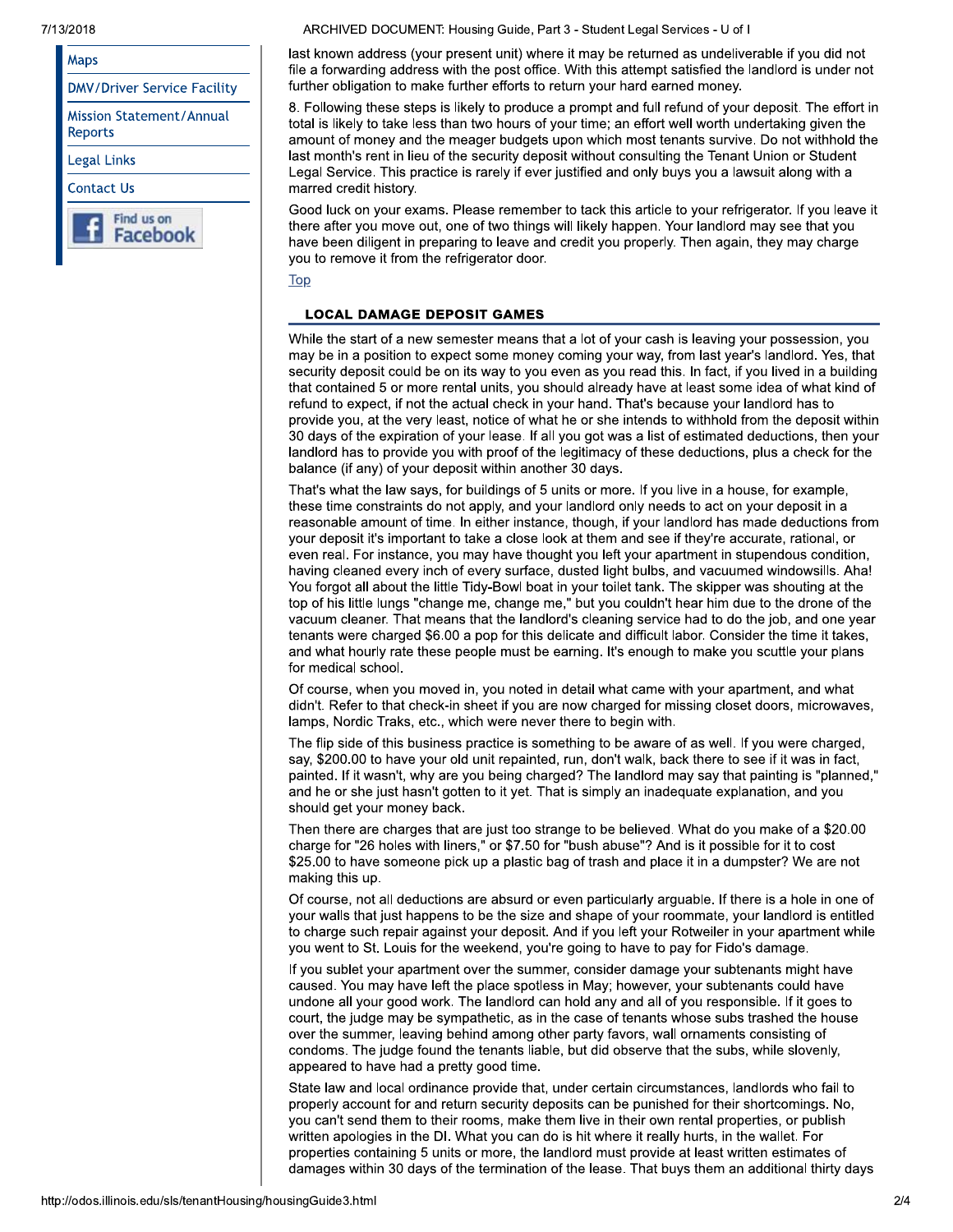ARCHIVED DOCUMENT: Housing Guide, Part 3 - Student Legal Services - U of I

to provide proof of the repair of the damage and a check for the difference, if any. If this is not done, then the landlord must refund the deposit in full. That in itself can be a penalty; but wait, there's more. If you feel that your landlord refused to provide a statement of damages, or has provided you with one in bad faith, and one of our local judges agrees with you, then the landlord is liable to you for your deposit times two, plus court costs, plus your attorney's fees.

But wait, there's more. For properties containing more than 25 units, state law provides that the landlord must accrue and pay interest on your deposit, at the prevailing rate of interest. If this is not done and paid to you within 30 days of the termination of your lease, the potential penalty is an amount equal to your deposit, plus interest, plus court costs and attorney's fees. However, there's a catch; you cannot be in default in your obligations under the lease. Therefore, if you or any of your roommates owe rent, you have no legal right to seek this remedy.

If you live in Urbana, almost all rental property is subject to an Urbana city ordinance which provides identical protection for tenants. Some limitations exist: the deposit must be at least \$100.00, and the property must not be owner-occupied containing 3 units or less.

The point here is to read security deposit accountings with a critical eve, following up whenever possible to verify the alleged repairs, and to be suspicious of deductions that just don't make sense, no matter how small the charge. Student Legal Service is available to discuss all these issues with you, and to assist you in getting a fair return.

By: Susan Y. Hessee, Staff Attorney

Top

#### TENANTS BE CAREFUL IF LANDLORDS 'SETTLE' ON DEPOSIT RETURNS

A problem has come to Student Legal Service's attention, one that affects tenants in a very personal place -- your legal rights, which in landlord-tenant relations means your wallets.

We have all, at one time or another, heard of or dealt with the concept of "settlement." In fact every single day, we compromise with those around us: exchanging a "right" we have or "want" for some other goal. Basically these compromises, if they do not make life ideal, at the very least, make it smoother. Compromise means that you do not get all you need or want, but neither does the other guy or gal; nobody "loses," we split the difference.

It appears that some individuals are not pleased by this concept; they want more than their fair share. Now this does not just happen. You, the tenant, have to do "something." What this "something" is, is that some landlords are now putting written language on the back of their security deposit refund checks to the effect of "negotiation of this check constitutes full settlement of any disputed amounts." If the tenant cashes the check then the landlord might have a defense to the subsequent claims against him or her by the tenant for overcharging or nonpayment of interest.

You say this sounds bogus and cannot possibly happen here in the United Sates? Rant and rave all you like, but it can and might happen. The English common law principle involved is called "Accord and Satisfaction." The way the principle is supposed to work is that when an "issue" (security deposit monies) is in "dispute" (the landlord has taken too much) and a complaint has been made, if the parties agree on a "settlement" in a specific amount and that amount is received on the basis of that understanding (the check is cashed) the complainer cannot again raise that issue. Now, this principle is good and fair if both parties have agreed to compromise.

When the parties have not agreed to compromise the issue, however the tenant has "settled" the problem because he or she cashed the check. Aye, therein lies the rub. The landlord's motive for this type of chicanery is simple -- you cash the offending instrument and the landlord need not deal with your "petty" complaints later, thus saving him/herself time, effort, attorney's fees and most importantly, penalty money, right from day one.

This type of conduct is INTENTIONAL! Do not be fooled into just giving up your right to what the security deposit laws give you.

In case you do not remember those rights, I will briefly summarize them here. Within 30 days of vacating your apartment the landlord must either return your security deposit in full (you lucky dog) or, if there are deductions, supply you with an itemization of those deductions and the remainder of the deposit. If the latter should befall you, then the landlord must also supply you with paid receipts of the deductions within 30 days of the itemization. Further, if you lived in Urbana, or in a building or complex containing 25 or more units in Champaign, the landlord must pay you the prevailing savings book rate of interest on the deposit. His or her failure to comply with these mandatory laws can subject the landlord to penalties.

In a nutshell, DO NOT CASH THOSE DEPOSIT RETURN CHECKS unless you are satisfied that the landlord has done what he or she was supposed to do under the law and you, the tenant, have been returned all the money that you are entitled to. Just say no. If you have complied with the law, come to Student Legal Service and check it out. In situations where the return check has NO added language on it, also be careful. The situation itself might allow the defense outlined above. In either event, if you are uncertain, come in and discuss it with us.